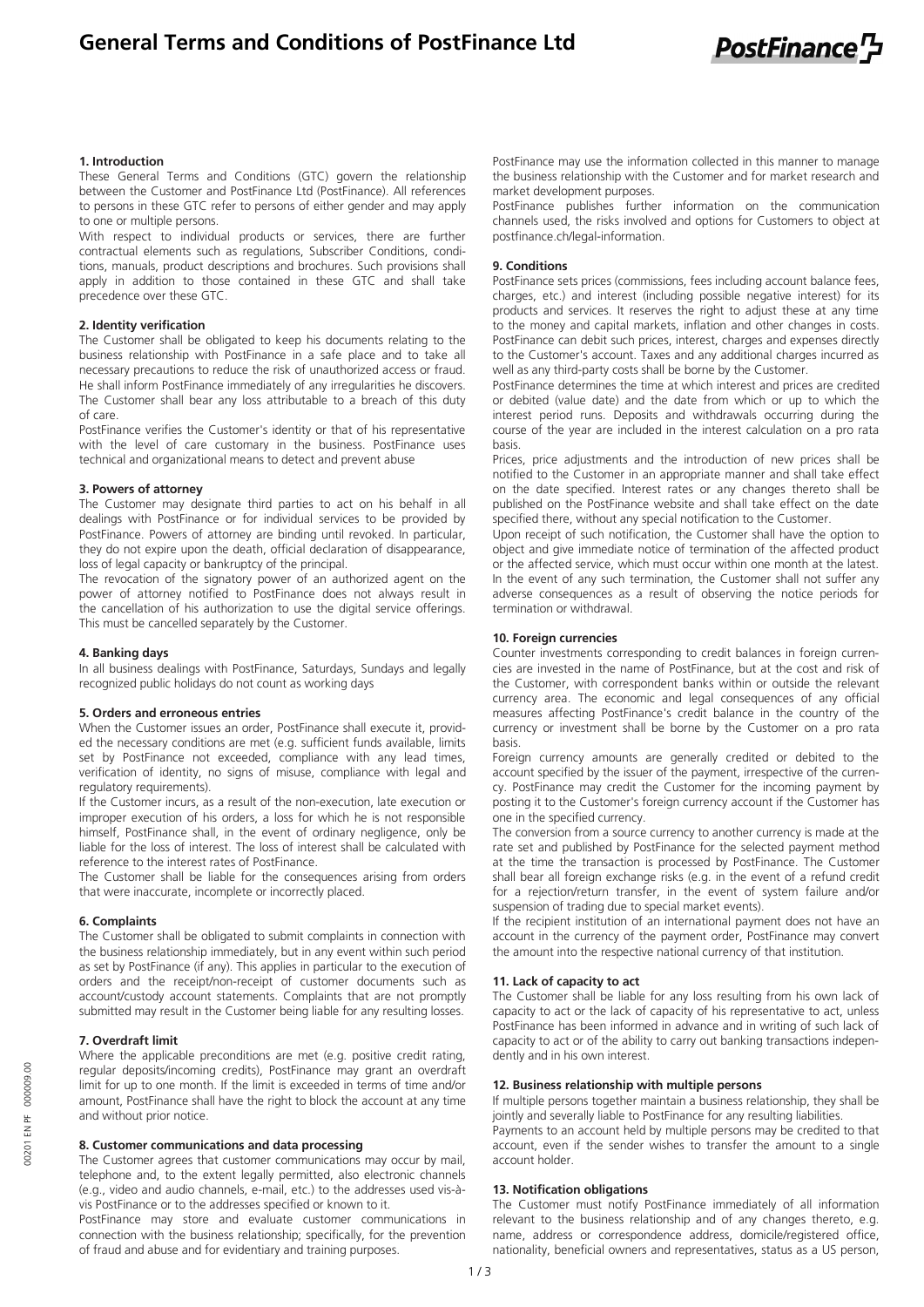and revocation of powers of attorney previously granted, signatory powers and capacity to act on the part of the Customer himself or of his representative.

The Customer must satisfy his notification obligations in writing, unless PostFinance also permits other communication channels to be used or agrees to such with the Customer.

The Customer shall be responsible for ensuring that contact with PostFinance is maintained. If PostFinance lacks information relevant to the business relationship, the provisions on dormant assets due to a lack of contact shall apply. For further information, please see postfinance.ch/legal-information.

Notifications from PostFinance are deemed to have occurred if sent to the last known address or if published publicly or transmitted via another suitable communication channel.

## **14. Legal and other obligations and service restrictions**

PostFinance may take measures to comply with or implement legal or regulatory provisions, international treaties or sanctions, as well as agreements between PostFinance and third parties, for the purpose of ensuring proper business relationships or for internal compliance or security reasons. In particular, PostFinance may, in such cases, restrict the use of services and products, limit availability without providing any reasons, report the business relationship to a competent authority or terminate or modify its terms, charge additional costs and/or take other measures with immediate effect.

The Customer shall be obligated to provide PostFinance, upon request, with all such information and documentation as necessary for PostFinance to comply with the legal and regulatory requirements applicable to it or as necessary to safeguard a proper business relationship.

The Customer shall be solely responsible for complying with the legal and regulatory provisions applicable to him (e.g. the duty to file a tax return and pay taxes).

### **15. Data protection, confidentiality, banking secrecy**

PostFinance, its officers and directors, employees and agents are bound by various confidentiality obligations based on data protection, banking secrecy and other regulations. It shall take appropriate measures to ensure data protection and compliance with the applicable confidentiality obligations.

However, the Customer hereby releases PostFinance, its officers and directors, employees and agents from such confidentiality obligations in the following cases:

### **a) To safeguard legitimate interests** of PostFinance or the Customer; in particular:

- where the Customer and/or further parties involved in the business relationship or connected to the assets, such as beneficial owners, threaten or initiate legal action against PostFinance (including as a third party) or threaten or file reports of criminal offences or other reports against it with the authorities;
- to secure or enforce PostFinance's claims against the Customer or third parties involved in the business relationship, as well as to realize the collateral provided by the Customer or third parties (insofar as collateral provided by third parties exists to cover claims against the Customer);
- to collect on claims against the Customer;
- in the event of allegations made against PostFinance in public or to the media by the Customer and/or further parties involved in the business relationship or connected to the assets;
- to comply with legal information or reporting obligations;
- to fulfil its duty of care so that PostFinance can obtain information about the Customer from third parties;
- for credit checks and investigations by PostFinance at credit information agencies and authorities in Switzerland and abroad;
- for investigations relating to dormant assets;
- for investigations in connection with erroneous transactions on an account with PostFinance or a third-party bank.

### **b) To execute transactions**

To the extent necessary to perform domestic or cross-border transactions and services (e.g. payment transactions, purchase, receipt and delivery, safekeeping and sale of securities or custody account assets, foreign exchange and precious metals transactions, derivative/OTC transactions). In order for PostFinance to execute such transactions or services, the Customer hereby authorizes and commissions PostFinance to disclose the data required for the transaction to third parties in Switzerland and

abroad who are involved in these transactions and services. This in particular also applies to the execution of transactions for the addition of recipient information in e-finance or for counter information. PostFinance may further disclose customer data to banks and selected major Customers in order to promote seamless payment transactions. Further third parties may include banks, payment service providers, exchanges, brokers, transaction registers, settlement and third-party custodians, issuers, public authorities or their representatives. This authorization also serves to ensure compliance with laws, regulations and compliance standards, contractual provisions as well as customs of business and trade.

The Customer acknowledges that where data is processed abroad, the confidentiality obligations are no longer governed by Swiss law and are beyond the control of PostFinance. In the case of cross-border services such as payment transactions via SWIFT, for example, PostFinance cannot rule out the possibility that authorities or third parties may access the Customer's data.

PostFinance publishes further information on its practices regarding the disclosure and handling of customer data at postfinance.ch/legalinformation.

## **16. Involvement of third parties / outsourcing of business areas**

PostFinance shall have the right to involve third parties in Switzerland and abroad for the provision of the services and for market research and market development purposes.

A list of the significant outsourced business areas may be viewed at postfinance.ch/legal-information.

To the extent PostFinance involves third parties or outsources business areas, the Customer agrees that customer data may be disclosed to and processed by such third parties to the extent necessary for the collaboration with such third parties. PostFinance shall be obligated to carefully select, instruct (including with respect to confidentiality) and monitor such service providers.

### **17. Analysis of customer data**

The Customer agrees that PostFinance may use technical means to analyse the customer data available to it and data from third-party sources (e.g. public registers). In addition, PostFinance may use customer data to create and edit profiles.

The analysis and the profiles enable PostFinance to continuously improve the services, assist with quality assurance, and with respect to the individual Customer trigger support notices and help to provide offers tailored to meet the Customer's needs.

Further, in order to protect the Customer and itself against fraudulent or criminal activity, PostFinance may collect and process biometric data as well as account movement and transaction data and create corresponding profiles of the Customer. If, in doing so, PostFinance fails to observe the level of care customary in the market, it shall be liable for the resulting direct damages.

PostFinance publishes further information on the analysis of customer data at postfinance.ch/legal-information.

## **18. Rights of set-off, lien and retention**

In respect of all existing and future claims arising out of its business relationship with the Customer, without regard to their due date or currency, PostFinance shall have the rights of set-off and lien over all assets it holds, itself or through third parties, on the Customer's behalf. With respect to future claims, PostFinance shall have the right to retain corresponding assets. PostFinance's right of lien arises automatically with the claim. PostFinance shall be entitled to pursue legal enforcement proceedings or to realize the lien directly as soon as the Customer is in arrears with its performance.

# **19. Term and termination**

## **a) General provisions**

The business relationship between the Customer and PostFinance is concluded for an indefinite term. The business relationship or individual products or services may be terminated in writing by either party at any time, subject to the provisions under b) and unless otherwise agreed. The written form requirement may be waived if in the individual case PostFinance permits other means of communication (e.g. digital communication) for termination.

In the event of the termination of individual products or services or of the entire business relationship, or if deposited assets and account balances can no longer be held by PostFinance for legal, regulatory, product-specific or other reasons, the Customer shall be required, upon request, to inform PostFinance where to transfer such assets and account balances. If